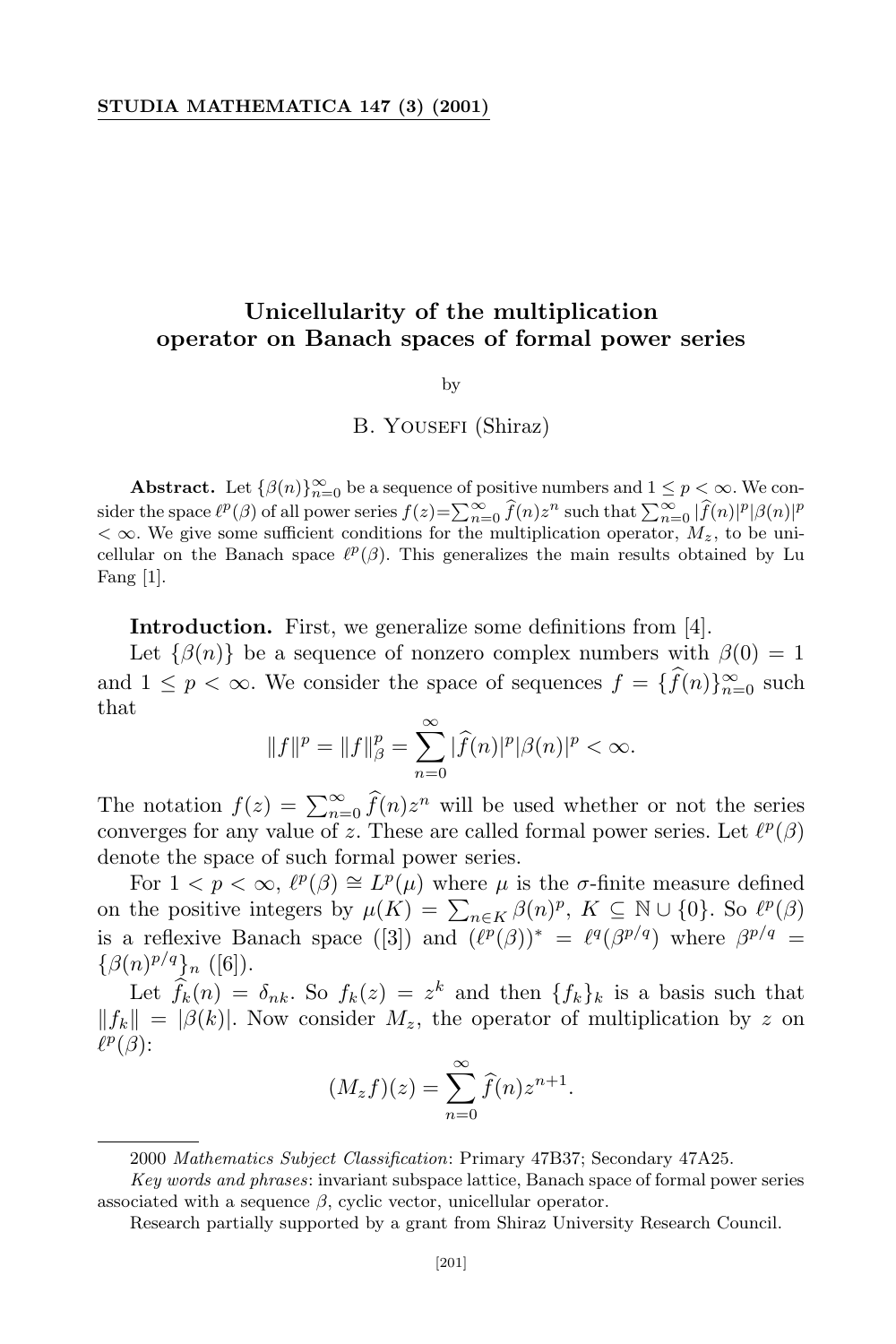202 B. Yousefi

In other words

$$
(M_z f)^\wedge(n) = \begin{cases} \widehat{f}(n-1), & n \ge 1, \\ 0, & n = 0. \end{cases}
$$

Clearly  $M_z$  shifts the basis  $\{f_k\}_k$ . The operator  $M_z$  is bounded if and only if  ${\beta(k+1)/\beta(k)}_k$  is bounded and in this case

$$
||M_z^n|| = \sup_k \left| \frac{\beta(n+k)}{\beta(k)} \right|, \quad n = 0, 1, 2, ...
$$

Consider the multiplication of formal power series,  $fq = h$ , given by

$$
\left(\sum_{n=0}^{\infty} \widehat{f}(n)z^n\right) \cdot \left(\sum_{n=0}^{\infty} \widehat{g}(n)z^n\right) = \sum_{n=0}^{\infty} \widehat{h}(n)z^n
$$

where

$$
\widehat{h}(n) = \sum_{k=0}^{n} \widehat{f}(k)\widehat{g}(n-k), \qquad n = 0, 1, 2, \dots
$$

If  $1/p + 1/q = 1$  and

$$
\sup_{n}\sum_{i=1}^{n}\left|\frac{\beta(n)}{\beta(i)\beta(n-i)}\right|^{q}<\infty
$$

then clearly by the Hölder inequality one can see that  $\ell^p(\beta)$  is a Banach algebra ([2]).

If  $f \in \ell^p(\beta)$  and  $P(z)$  is a polynomial, then to the vector  $P(M_z)f$  there corresponds the formal power series  $P(z)f(z)$ .

Let X be a Banach space. We denote by  $B(X)$  the set of bounded linear operators on *X*. Let  $A \in B(X)$  and  $x \in X$ . We say that *x* is a *cyclic vector* of *A* if

$$
X = \text{span}\{A^n x : n = 0, 1, 2, \ldots\}.
$$

Here span $\{\cdot\}$  is the closed linear span of the set  $\{\cdot\}$ . A polynomial  $p(z)$  $(z - \lambda_1) \dots (z - \lambda_k)$  is a cyclic vector of  $M_z$  in  $\ell^p(\beta)$  iff  $\{\lambda_i^n/\beta(n)\}_n \not\in \ell^q$  for  $i = 1, \ldots, k$ , where  $1/p + 1/q = 1$  ([6]).

Also an operator *A* in  $B(X)$  is called *unicellular* on X if the set of its invariant subspaces,  $Lat(A)$ , is linearly ordered by inclusion.

In the main theorem of this paper we give some sufficient conditions for the multiplication operator,  $M_z$ , on  $\ell^p(\beta)$  to be unicellular and then we obtain the main results of [1]. Throughout this paper we assume that  $M_z \in B(\ell^p(\beta)).$ 

**Unicellularity of** *Mz***.** The following theorem is the main result of this paper.

THEOREM. Let  $1 \leq p < \infty$ . The operator  $M_z$  is unicellular on  $\ell^p(\beta)$  if  $\beta(n)$  is of the form  $\beta(n) = \alpha(n)\gamma(n)$  where  $\{\alpha(n)\}\$  and  $\{\gamma(n)\}\$  satisfy: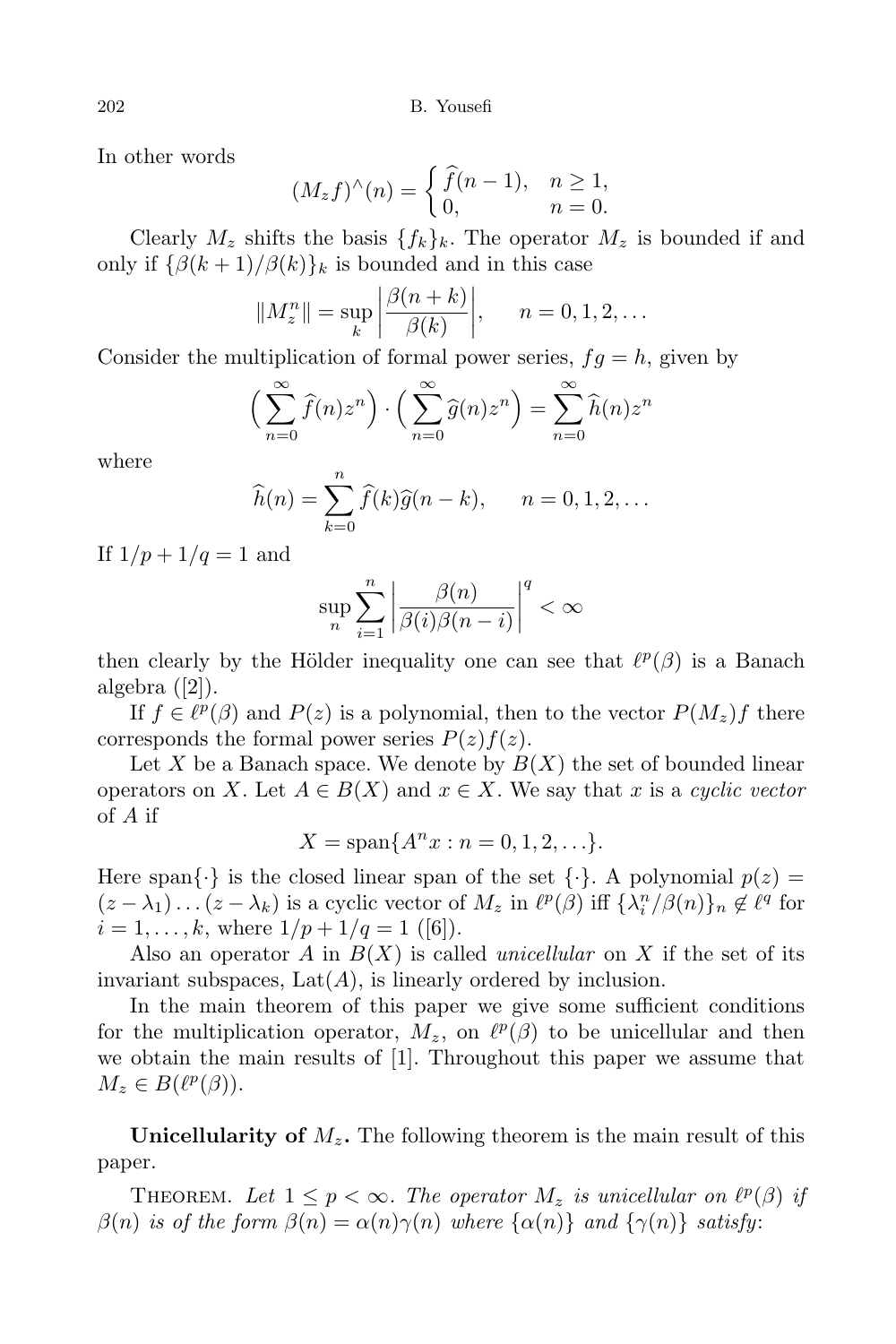(i) *There exists a positive number M such that*

$$
\sup \left\{ \left| \frac{\gamma(n+i)}{\gamma(n)\gamma(i)} \right| : i, n = 0, 1, 2, \dots \right\} \le M.
$$

(ii) *There exists* a *positive integer*  $m_0$  *such that* 

$$
L_{m_0} = \sup \left\{ \left| \frac{\alpha(n+i)\alpha(m_0)}{\alpha(n+m_0)\alpha(i)} \right| : n > 0, i \ge m_0 \right\} < \infty
$$

*and*

$$
\left\{\frac{\alpha(n+m_0)}{\alpha(n)}\right\}_n\in\ell^q,
$$

*where*  $1/p + 1/q = 1$ *.* 

*Proof.* Let  ${f_m}_m$  be the basis for  $\ell^p(\beta)$  as defined in the introduction. Put  $\ell_{\infty}^p(\beta) = \{0\}, \, \ell_0^p(\beta) = \ell^p(\beta)$  and

$$
\ell_n^p(\beta) = \left\{ \sum_{m \ge n} c_m f_m \in \ell^p(\beta) \right\} \quad (n \ge 1).
$$

In order to show that  $M_z$  is unicellular it suffices to show that the lattice of invariant subspaces of  $M_z$ , Lat $(M_z)$ , is a subset of  $\{\ell_n^p(\beta): 0 \leq n \leq \infty\}$ . So let *K* be a nontrivial element of  $Lat(M_z)$ . Then there exists a positive integer *n* such that  $K \subseteq \ell_n^p(\beta)$  and  $K \nsubseteq \ell_{n+1}^p(\beta)$ . Thus we may choose  $f = \sum_{m=n}^{\infty} x_m f_m$  in  $K(x_m = \hat{f}(m))$  with  $x_n \neq 0$ . Note that  $\{f_{n+k}\}_{k=0}^{\infty}$  is a basis for  $\ell_n^p(\beta)$ . We claim that *f* is a cyclic vector for  $M_z|_{\ell_n^p(\beta)}$ . If so, then since  $M_z K \subset K$ , we have  $M_z^i f \in K$  for  $i \in \mathbb{N}$ . Also since

$$
\ell_n^p(\beta) = \text{span}\{(M_z^i|_{\ell_n^p(\beta)})f : i = 0, 1, 2, \ldots\},\
$$

we have  $\ell_n^p(\beta) \subseteq \mathcal{K}$  and so  $\ell_n^p(\beta) = \mathcal{K}$ . Now to prove our claim it is sufficient to show that if

$$
f = \sum_{m=0}^{\infty} \widehat{f}(m) f_m \in \ell^p(\beta)
$$

is such that  $\widehat{f}(0) \neq 0$ , then *f* is a cyclic vector for  $M_z$ . Without loss of generality, assume that  $\widehat{f}(0) = 1$ . Note that  $M_z f_k = f_{k+1}$ . For the formal power series

$$
f(z) = \sum_{m=0}^{\infty} \hat{f}(m) z^m,
$$

we choose the formal power series

$$
g(z) = \sum_{m=0}^{\infty} \widehat{g}(m) z^m
$$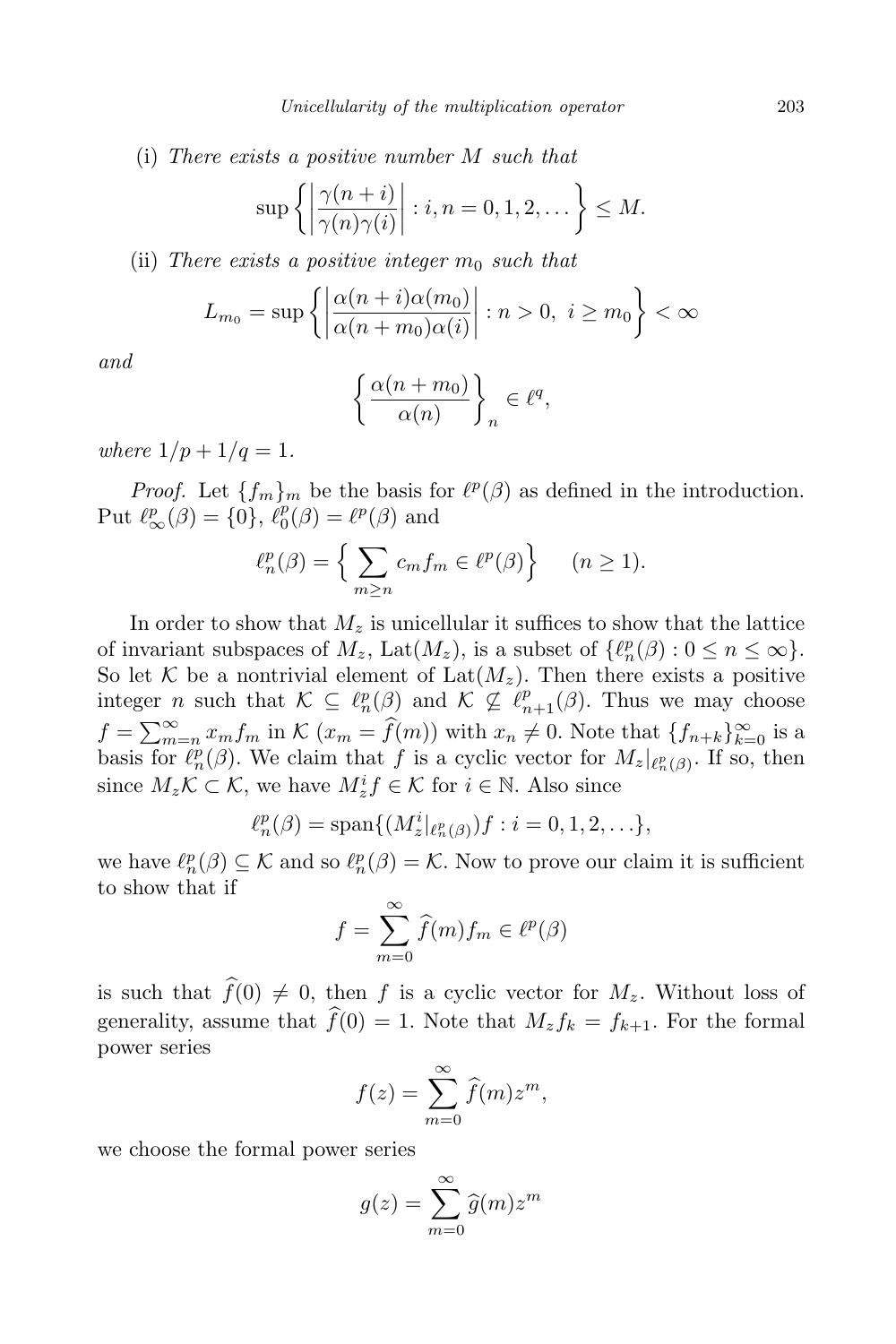such that  $g(z)f(z) = 1$ . Indeed  $\hat{g}(0) = 1$  and for  $k \geq 1$ ,

$$
\widehat{g}(k) = \sum_{i=1}^k \sum_{\substack{m_1 + \dots + m_i = k \\ m_j \ge 1}} (-1)^i \widehat{f}(m_1) \dots \widehat{f}(m_i)
$$

(see [5]). In order to show that  $f$  is a cyclic vector of  $M_z$ , we show that

(1) 
$$
\text{span}\left\{\sum_{k=0}^{m_0} \widehat{g}(k) M_z^{k+n} f : n = 0, 1, 2, ... \right\} = \ell^p(\beta)
$$

 $(m_0)$  is the positive integer in condition (ii) of the theorem). Put

$$
y_{m_0,n} = \sum_{k=0}^{m_0} \widehat{g}(k) M_z^{k+n} f, \quad n = 0, 1, 2, \dots
$$

If there exists a positive integer  $n_0$  such that

(2) 
$$
\text{span}\{y_{m_0,n} : n \ge n_0\} = \ell_{n_0}^p(\beta)
$$

then clearly one can see that

$$
\text{span}\{y_{m_0,n} : n \ge n_0 - 1\} = \ell^p_{n_0-1}(\beta).
$$

By continuing this process, we conclude that (1) holds. Now since  $g(z)f(z)$  $= 1$ , we have

$$
\Big(\sum_{k=0}^{m_0}\widehat g(k)z^k+\sum_{k>m_0}\widehat g(k)z^k\Big)f(z)=1
$$

and so

$$
\sum_{k=0}^{m_0} (\widehat{g}(k)M_z^k) f(M_z) f_0 + \sum_{k > m_0} (\widehat{g}(k)M_z^k) f(M_z) f_0 = f_0.
$$

Now since for each  $n \geq 0$ ,  $M_z^n f_0 = f_n$ , by taking the image under  $M_z^n$  of both sides of the above equation, we have

$$
\sum_{k=0}^{m_0} (\widehat{g}(k)M_z^{k+n}) f(M_z) f_0 - f_n = - \sum_{k > m_0} (\widehat{g}(k)M_z^{k+n}) f(M_z) f_0.
$$

Note that  $f(M_z)f_0 = f$  and  $f = \sum_{m=0}^{\infty} \hat{f}(m)f_m$ . So

$$
y_{m_0,n} - f_n = \sum_{k > m_0} \sum_{m=0}^{\infty} \hat{g}(k) \hat{f}(m) M_z^{k+n} f_m.
$$

Therefore

$$
y_{m_0,n} - f_n \in \ell^p_{m_0+n+1}(\beta).
$$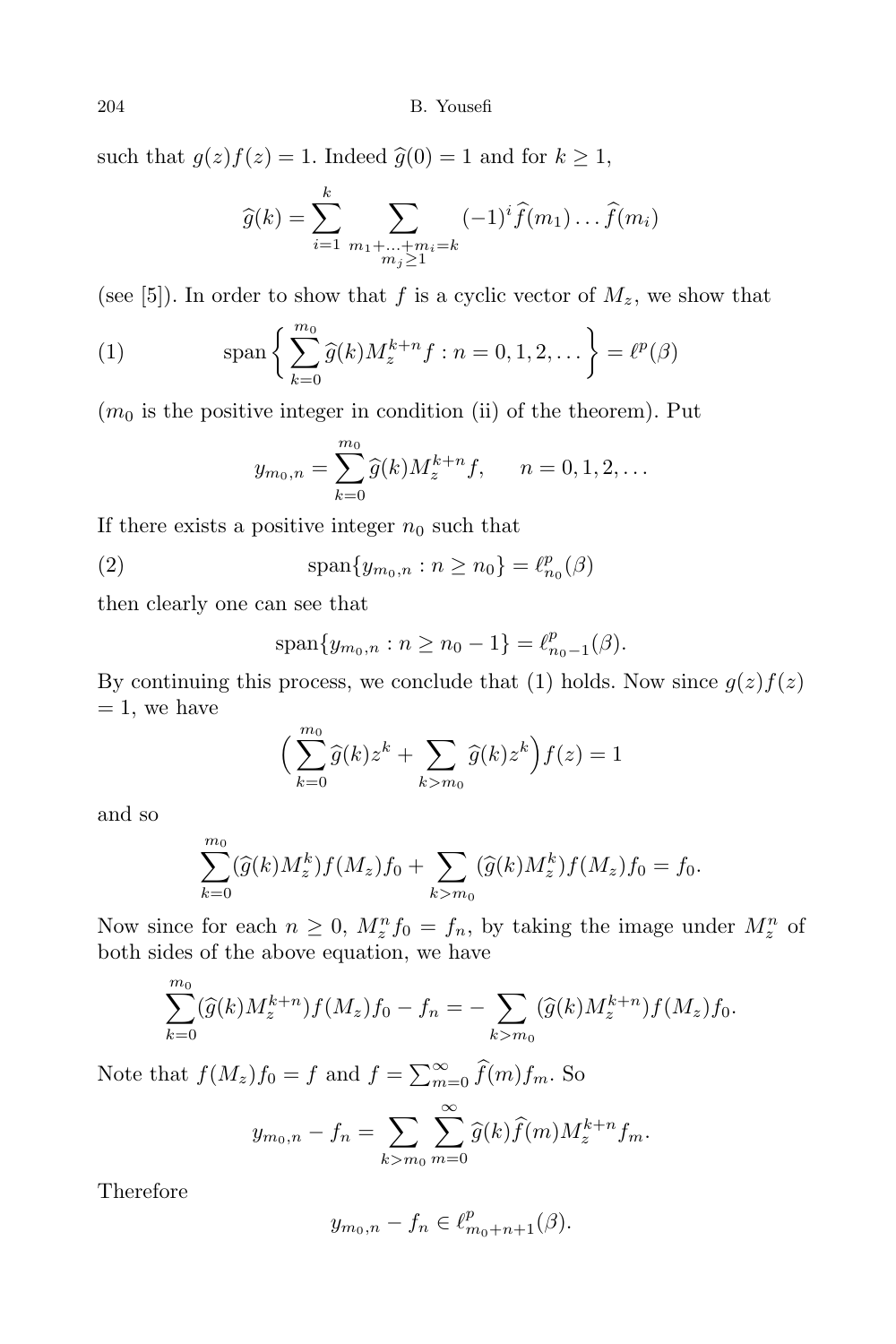Now we show that there exists a positive integer  $n_0$  such that (2) holds. For  $i \geq 1$ , define the projections  $P_i : \ell^p(\beta) \to \ell^p_i$  $\binom{p}{i}$  by

$$
P_i\left(\sum_{n=0}^{\infty}\widehat{f}(n)z^n\right)=\sum_{n=i}^{\infty}\widehat{f}(n)z^n.
$$

Note that  $||M_z^n|_{\ell_i^p(\beta)}|| = \sup_m |\beta(i+n+m)/\beta(i+m)|$  and for  $i \geq k$ ,  $P_i M_z^k f$  $=M_z^k P_{i-k} f$  for all  $f \in \ell^p(\beta)$  ([5]). Thus

$$
\frac{1}{|\beta(n)|} \|y_{m_0,n} - f_n\|_p = \frac{1}{|\beta(n)|} \|P_{m_0+n+1}(y_{m_0,n} - f_n)\|_p
$$
  
\n
$$
= \frac{1}{|\beta(n)|} \|P_{m_0+n+1}(y_{m_0,n})\|_p
$$
  
\n
$$
\leq \frac{1}{|\beta(n)|} \sum_{k=0}^{m_0} |\widehat{g}(k)| \cdot \|P_{m_0+n+1} M_z^{k+n} f\|_p
$$
  
\n
$$
= \frac{1}{|\beta(n)|} \sum_{k=0}^{m_0} |\widehat{g}(k)| \cdot \|M_z^{k+n} P_{m_0-k+1} f\|_p
$$
  
\n
$$
\leq \frac{\|f\|_p}{|\beta(n)|} \sum_{k=0}^{m_0} |\widehat{g}(k)| \cdot \|M_z^{k+n}|_{\ell_{m_0-k+1}^p(\beta)}\|
$$
  
\n
$$
= \|f\|_p \sum_{k=0}^{m_0} |\widehat{g}(k)| \sup_i \left| \frac{\beta(m_0+n+i+1)}{\beta(n)\beta(m_0+i+1-k)} \right|.
$$

Since  $\beta(n) = \alpha(n)\gamma(n)$ , we have

$$
\sup_{i} \left| \frac{\beta(m_0 + n + i + 1)}{\beta(n)\beta(m_0 + i + 1 - k)} \right|
$$
  
= 
$$
\sup_{i} \left| \frac{\alpha(m_0 + n + i + 1)}{\alpha(n)\alpha(m_0 + i + 1 - k)} \right| \left| \frac{\gamma(m_0 + n + i + 1)}{\gamma(n)\gamma(m_0 + i + 1 - k)} \right|.
$$

But by condition (ii) of the theorem,

$$
\sup_{i} \left| \frac{\alpha(m_0 + n + i + 1)}{\alpha(n)\alpha(m_0 + i + 1 - k)} \right|
$$
\n
$$
= \sup_{i} \left| \frac{\alpha(m_0 + n + i + 1)\alpha(m_0)}{\alpha(m_0 + n)\alpha(m_0 + i + 1)} \right| \left| \frac{\alpha(m_0 + i + 1)\alpha(m_0 + n)}{\alpha(n)\alpha(m_0)\alpha(m_0 + i + 1 - k)} \right|
$$
\n
$$
\leq L_{m_0} \left| \frac{\alpha(m_0 + n)}{\alpha(n)\alpha(m_0)} \right| \sup_{i} \left| \frac{\alpha(m_0 + i + 1)}{\alpha(m_0 + i + 1 - k)} \right|,
$$

and by (i),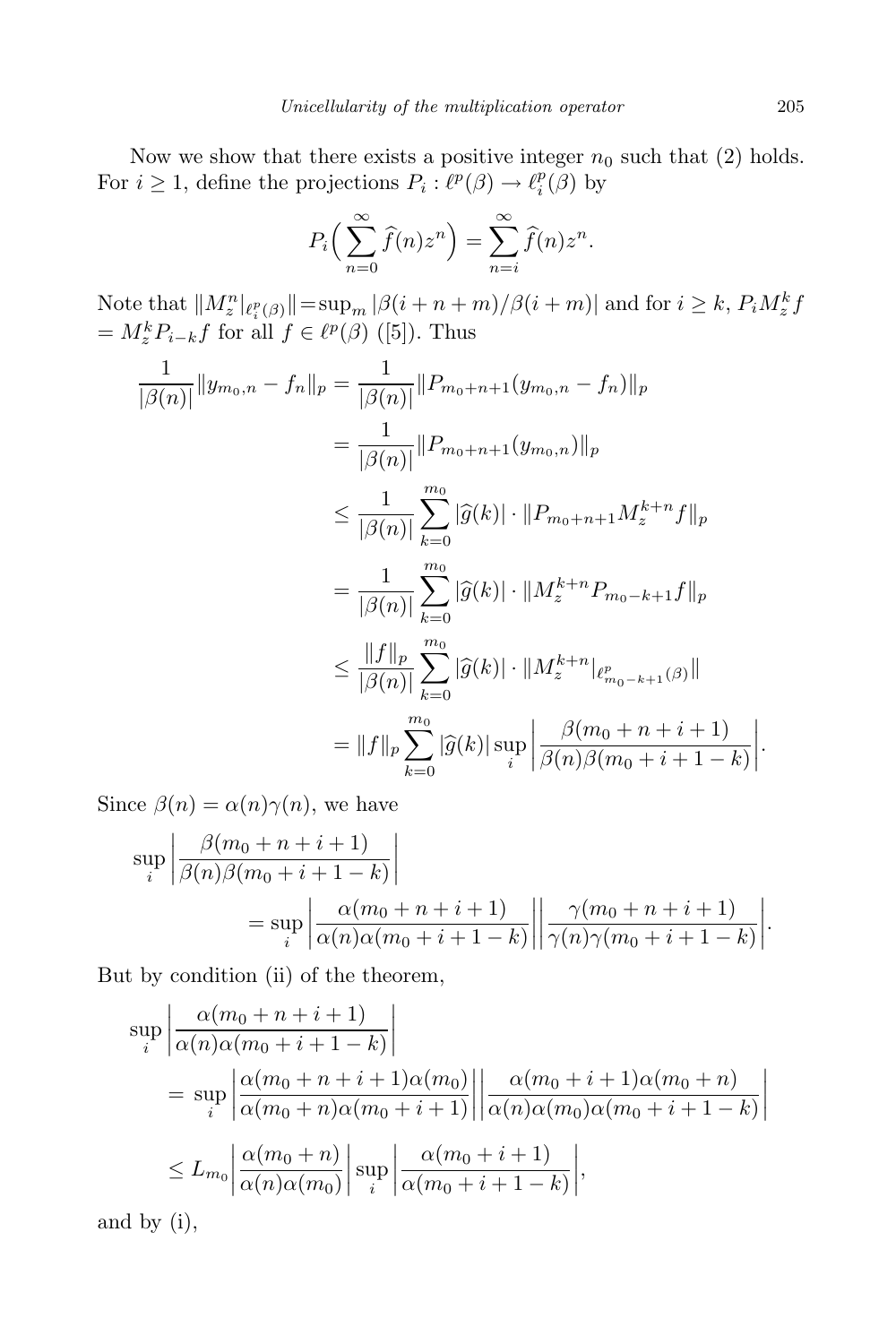206 B. Yousefi

$$
\sup_{i} \left| \frac{\gamma(m_0 + n + i + 1)}{\gamma(n)\gamma(m_0 + i + 1 - k)} \right|
$$
  
= 
$$
\sup_{i} \left| \frac{\gamma(m_0 + n + i + 1)}{\gamma(n)\gamma(m_0 + i + 1)} \right| \left| \frac{\gamma(m_0 + i + 1)}{\gamma(m_0 + i + 1 - k)} \right|
$$
  

$$
\leq M \sup_{i} \left| \frac{\gamma(m_0 + i + 1)}{\gamma(m_0 + i + 1 - k)} \right|.
$$

So

$$
\sup_{i} \left| \frac{\beta(m_0 + n + i + 1)}{\beta(n)\beta(m_0 + i + 1 - k)} \right|
$$
  
 
$$
\leq ML_{m_0} \left| \frac{\alpha(m_0 + n)}{\alpha(n)\alpha(m_0)} \right| \sup_{i} \left| \frac{\beta(m_0 + i + 1)}{\beta(m_0 + i + 1 - k)} \right|
$$

and therefore

$$
\frac{1}{|\beta(n)|} \|y_{m_0,n} - f_n\|_p
$$
  
\n
$$
\leq ML_{m_0} \left| \frac{\alpha(m_0 + n)}{\alpha(n)\alpha(m_0)} \right| \|f\|_p \sum_{k=0}^{m_0} |\widehat{g}(k)| \sup_i \left| \frac{\beta(m_0 + i + 1)}{\beta(m_0 + i + 1 - k)} \right|.
$$

Since

$$
||M_z^k|_{\ell^p_{m_0+1-k}(\beta)}|| = \sup_i \left| \frac{\beta(m_0+1+i)}{\beta(m_0+1-k+i)} \right| < \infty
$$

for  $k = 0, 1, 2, \ldots, m_0$ , there exists a positive number  $M'$  such that

$$
\sum_{k=0}^{m_0} |\widehat{g}(k)| \sup_i \left| \frac{\beta(m_0 + 1 + i)}{\beta(m_0 + 1 - k + i)} \right| \le M'.
$$

So we have

$$
\frac{1}{|\beta(n)|} \|y_{m_0,n} - f_n\|_p \le c_n
$$

where

$$
c_n = MM'\|f\|_p \frac{L_{m_0}}{|\alpha(m_0)|} \left| \frac{\alpha(m_0 + n)}{\alpha(n)} \right|, \quad n = 1, 2, \dots
$$

Since  ${c_n} \in \ell^q$ , there exists a positive integer  $n_0 > m_0$  such that

$$
\lambda = \sum_{n>n_0} c_n^q < 1.
$$

Therefore for any finite linear combinations

$$
\phi = \sum d_k y_{m_0, n_0 + k} / \beta(n_0 + k), \quad \psi = \sum d_k f_{n_0 + k} / \beta(n_0 + k),
$$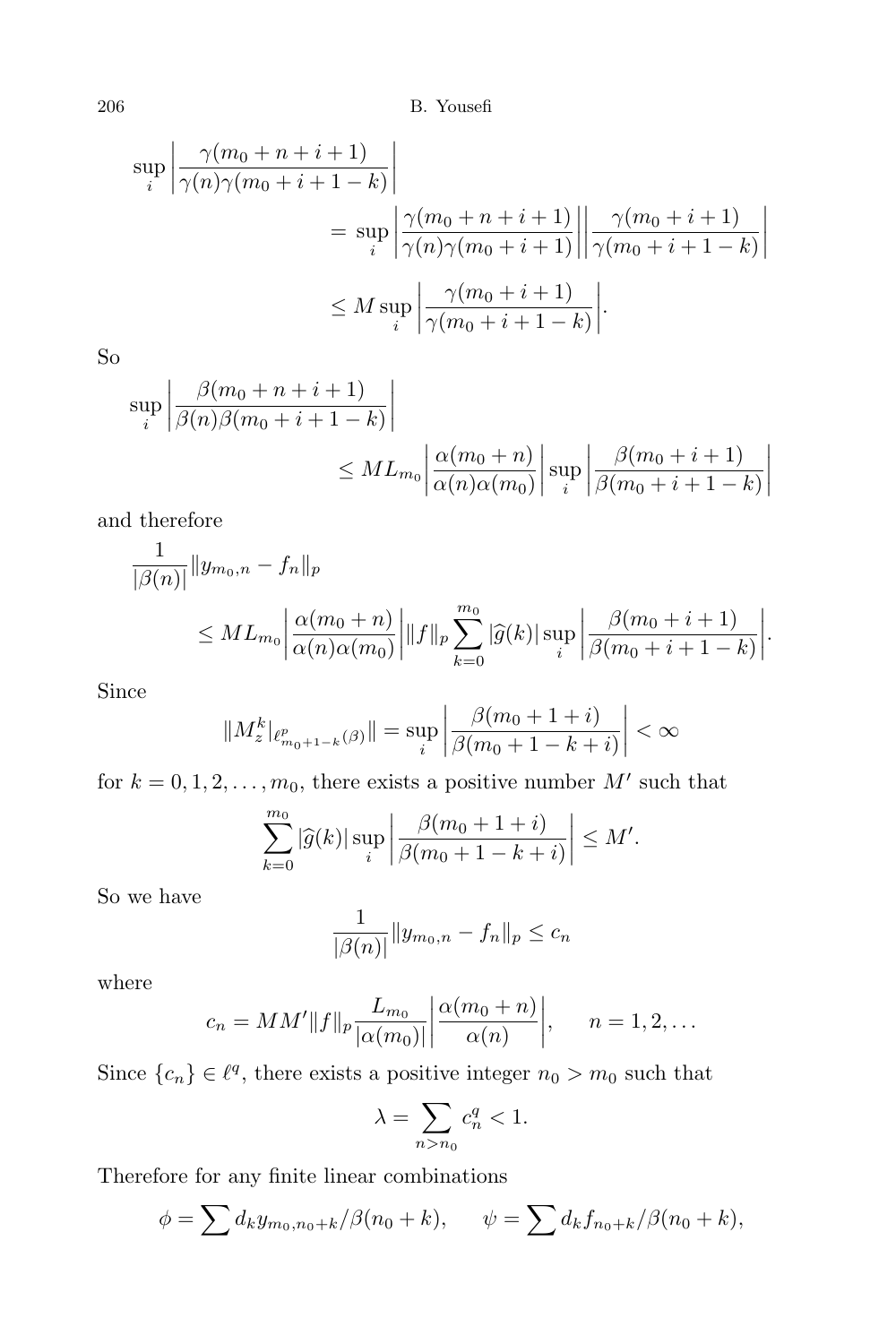by the Hölder inequality we have

$$
\|\phi - \psi\|_{p} \leq \sum_{k} |d_{k}| \cdot \|y_{m_{0},n_{0}+k} - f_{n_{0}+k}\|_{p} / |\beta(n_{0}+k)|
$$
  

$$
\leq \Big(\sum_{k} |d_{k}|^{p}\Big)^{1/p} \Big(\sum_{n=n_{0}}^{\infty} \|y_{m_{0},n} - f_{n}\|_{p}^{q} |\beta(n)|^{-q}\Big)^{1/q}
$$
  

$$
= \|\psi\|_{p} \Big(\sum_{n\geq n_{0}} c_{n}^{q}\Big)^{1/q}.
$$

Thus

$$
\|\phi - \psi\|_p \leq \lambda^{1/q} \|\psi\|_p.
$$

Since  $0 \leq \lambda^{1/q} < 1$ ,  $\{y_{m_0,n}\}_{n=m_0}^{\infty}$  is in  $\ell_{n_0}^p(\beta)$  and  $\{f_n\}_{n \geq n_0}$  is a basis for  $\ell_{n_0}^p(\beta)$ , it follows immediately from Lemma 2.1 of [1] (which is true for Banach spaces) that  $\{y_{m_0,n}\}_{n \ge n_0}$  is a complete set, i.e., spanning  $\ell_{n_0}^p(\beta)$ . So (2) holds and this completes the proof.

From the proof of the theorem, we obtain the following corollary.

COROLLARY. *Under the hypothesis of the theorem, if*  $x = \sum_{m=0}^{\infty} x_m f_m$ *belongs to*  $\ell^p(\beta)$  *and*  $x_0 \neq 0$ *, then x is a cyclic vector of*  $M_z$ *.* 

Now as a consequence of the above theorem, in the following example we prove the main result of [1] which gives sufficient conditions for a Lambert weighted shift operator to be unicellular.

Example. Let *H* be a separable Hilbert space with orthonormal basis  ${e_n}_{n=0}^{\infty}$ . A unilateral weighted shift operator *S* in *B*(*H*) (*Se<sub>n</sub>* = *w<sub>n</sub>e<sub>n+1</sub>*) is called a *Lambert* weighted *shift* operator if the weights  $\{w_n\}$  are given by

$$
w_n = a_n \frac{\|A^{n+1}f\|}{\|A^n f\|}, \qquad n = 0, 1, 2, \dots,
$$

where *A* is a given injective operator in  $B(H)$ , *f* is a nonzero vector in *H* and  $\{a_n\}_{n=0}^{\infty}$  is a bounded sequence of positive numbers. *S* is unitarily equivalent to the multiplication operator  $M_z$  on the space  $\ell^2(\beta)$  where the sequence  $\beta = {\beta(n)}_{n=0}^{\infty}$  satisfies  $\beta(0) = 1$  and

$$
\beta(n) = w_0 w_1 \dots w_{n-1} \qquad (n \ge 1).
$$

The equivalence of these operators is realized by means of the isomorphism *U* of  $\ell^2(\beta)$  onto *H* defined by the formula  $(Uf)_n = \hat{f}(n)\beta(n)$  ([4]). Now for each nonnegative integer *n* put

$$
\alpha(n) = a_0 ... a_{n-1}, \quad \gamma(n) = ||A^n f|| / ||f||.
$$

If  $\{\alpha(n)\}\$  and  $\{\gamma(n)\}\$  satisfy the hypothesis of the theorem, then the Lambert weighted shift operator is unicellular.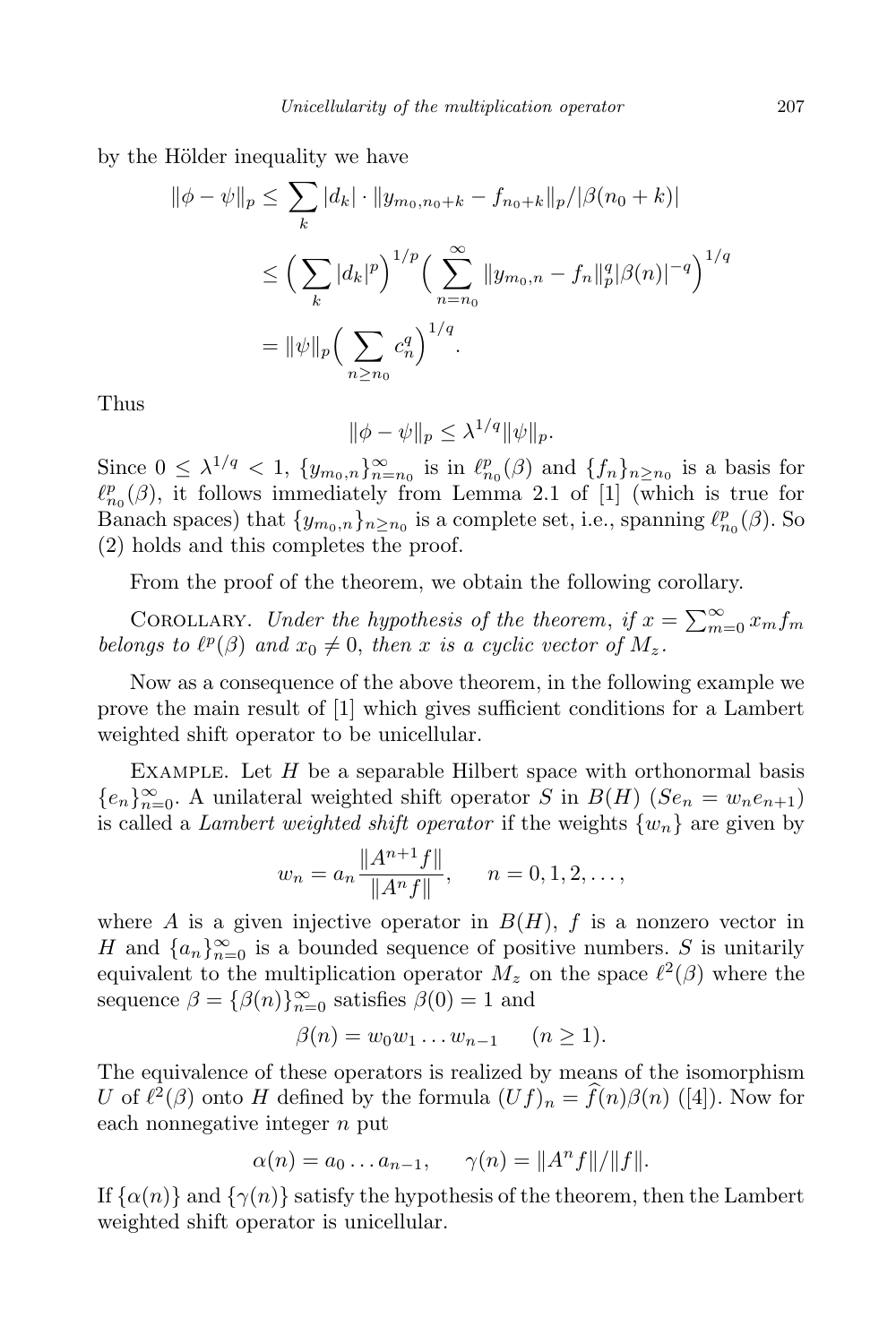Proposition. *Suppose*

$$
\sum_{i,n} \left| \frac{\beta(i+n)}{\beta(i)\beta(n)} \right|^q < \infty \qquad \text{where } 1/p + 1/q = 1.
$$

*Then*  $M_z$  *is uicellular on*  $\ell^p(\beta)$ *.* 

*Proof.* Let  $\ell_n^p(\beta)$  be defined as in the proof of the previous theorem. As in that proof, it is sufficient to show that if  $f = \sum_{n\geq 0} \widehat{f}(n) f_n \in \ell^p(\beta)$  is such that  $\widehat{f}(0) \neq 0$ , then *f* is a cyclic vector for  $M_z$ . Without loss of generality, assume that  $f(0) = 1$ . Put  $y_n = M_z^n f$  for  $n = 0, 1, 2, \ldots$  As before we can see that if

(1) 
$$
\exists n_0 \in \mathbb{N}, \quad \text{span}\{y_n : n \ge n_0\} = \ell_{n_0}^p(\beta)
$$

then

$$
\text{span}\{y_n : n \ge n_0 - 1\} = \ell_{n_0 - 1}^p(\beta).
$$

By continuing this process we can conclude that *f* is a cyclic vector. Note that

$$
y_n = f_n + \sum_{i \ge 1} \widehat{f}(i) f_{i+n}, \quad n \ge 0.
$$

Now we have

$$
\frac{1}{|\beta(n)|} \|y_n - f_n\|_p = \frac{1}{\beta(n)} \left\| \sum_{i \ge 1} \widehat{f}(i) f_{i+n} \right\|_p
$$
  
\n
$$
\le \sum_{i \ge 1} |\widehat{f}(i)| \cdot |\beta(i)| \left| \frac{\beta(i+n)}{\beta(i)\beta(n)} \right|
$$
  
\n
$$
\le \left( \sum_{i \ge 1} |\widehat{f}(i)|^p |\beta(i)|^p \right)^{1/p} \left( \sum_{i \ge 1} \left| \frac{\beta(i+n)}{\beta(i)\beta(n)} \right|^q \right)^{1/q}
$$
  
\n
$$
\le \|f\|_p \left( \sum_{i \ge 1} \left| \frac{\beta(i+n)}{\beta(i)\beta(n)} \right|^q \right)^{1/q}.
$$

Put

$$
c_n = \|f\|_p^q \sum_{i \ge 1} \left| \frac{\beta(i+n)}{\beta(i)\beta(n)} \right|^q, \qquad n = 0, 1, 2, \dots
$$

Thus  $\sum_{n\geq0}c_n < \infty$  and so there exists a positive integer  $n_0$  such that  $\lambda = \sum_{n \geq n_0} c_n < 1$ . Therefore for any finite linear combinations

$$
\phi = \sum_{k} c_k y_{n_0 + k}, \qquad \chi = \sum_{k} c_k f_{n_0 + k}
$$